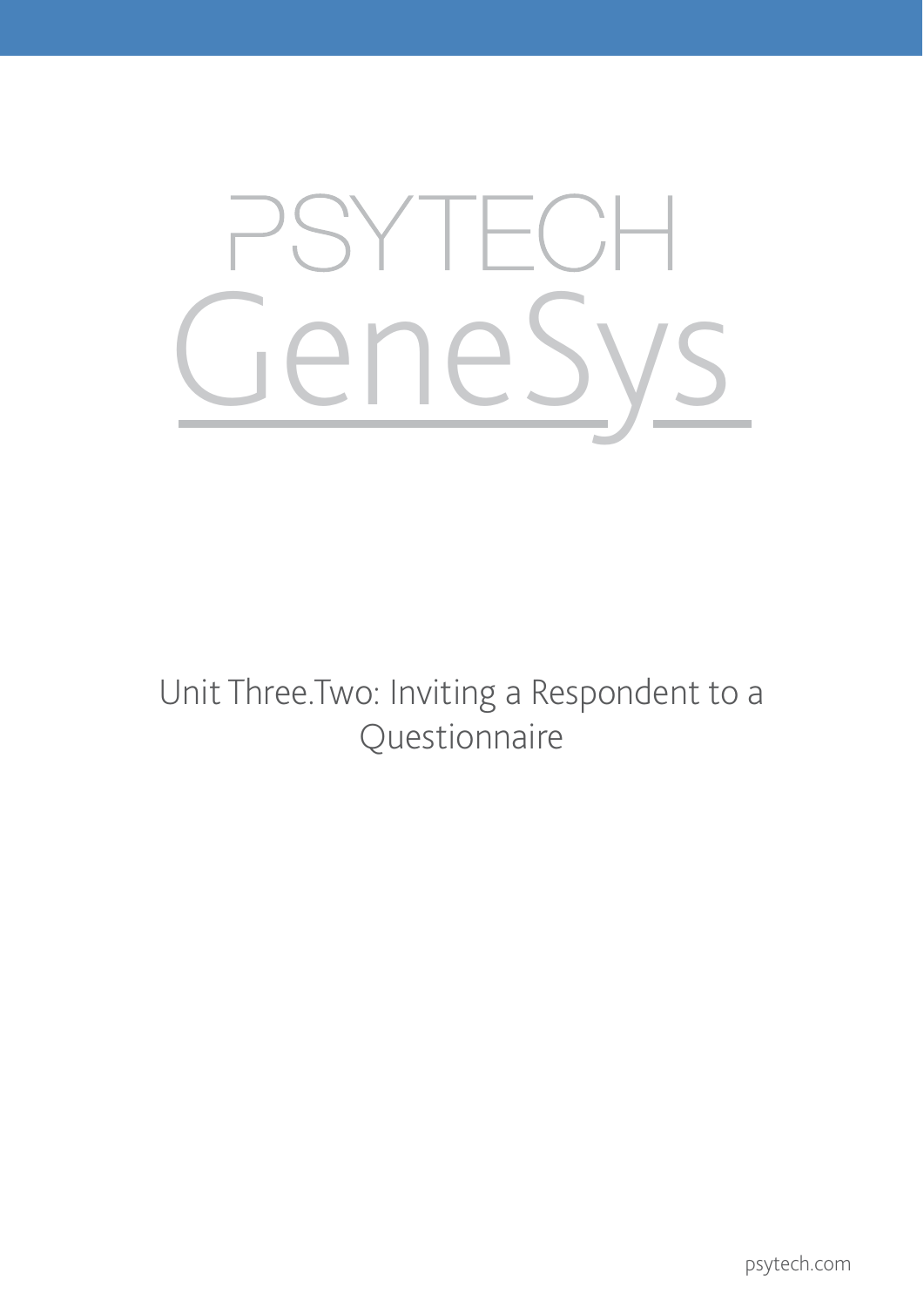# Unit Three.Two: Objectives

Administering Controlled (Unsupervised) Tests

- • Controlled Mode (Unsupervised) Test Administration
- • Create and Send an Invitation for One Respondent
- • Create and Send Invitations to Multiple Respondents
- • Creating Email Templates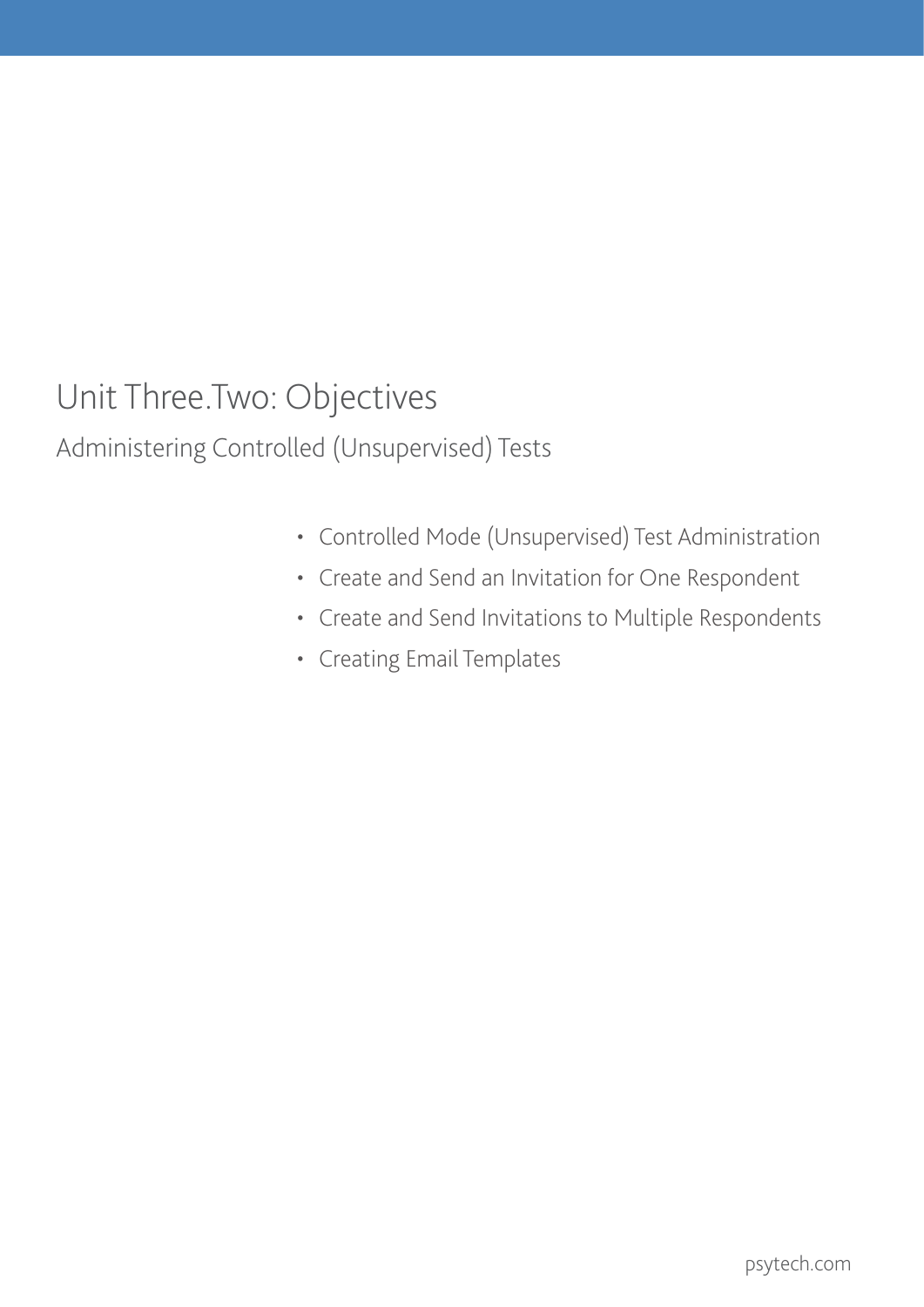# Controlled Mode (Unsupervised) Test Administration

Unsupervised administration permits you to send out an invitation to a test by email. The respondent receives the invitation, click on a link that is unique to that respondent and then completes the assessment. At the end of the test the results are automatically saved back to the users account.

Not all online assessment can be completed using the unsupervised administration method, generally it is the case that ability/aptitude tests, with the exception of randomised ability tests such as the IRT3 or Computer Adaptive Tests (CAT) such as the Adapt-g, are not permitted to be completed without a supervising administrator.

When creating your invitations you will not be offered assessments that can not be sent out for remote completion.

## Create and Send an Invitation to One Respondent

To create an unsupervised invitation, select the respondent you wish to assess, and then press the Unsupervised Invitation (Envelope) button in the assessment section of the main Toolbar.

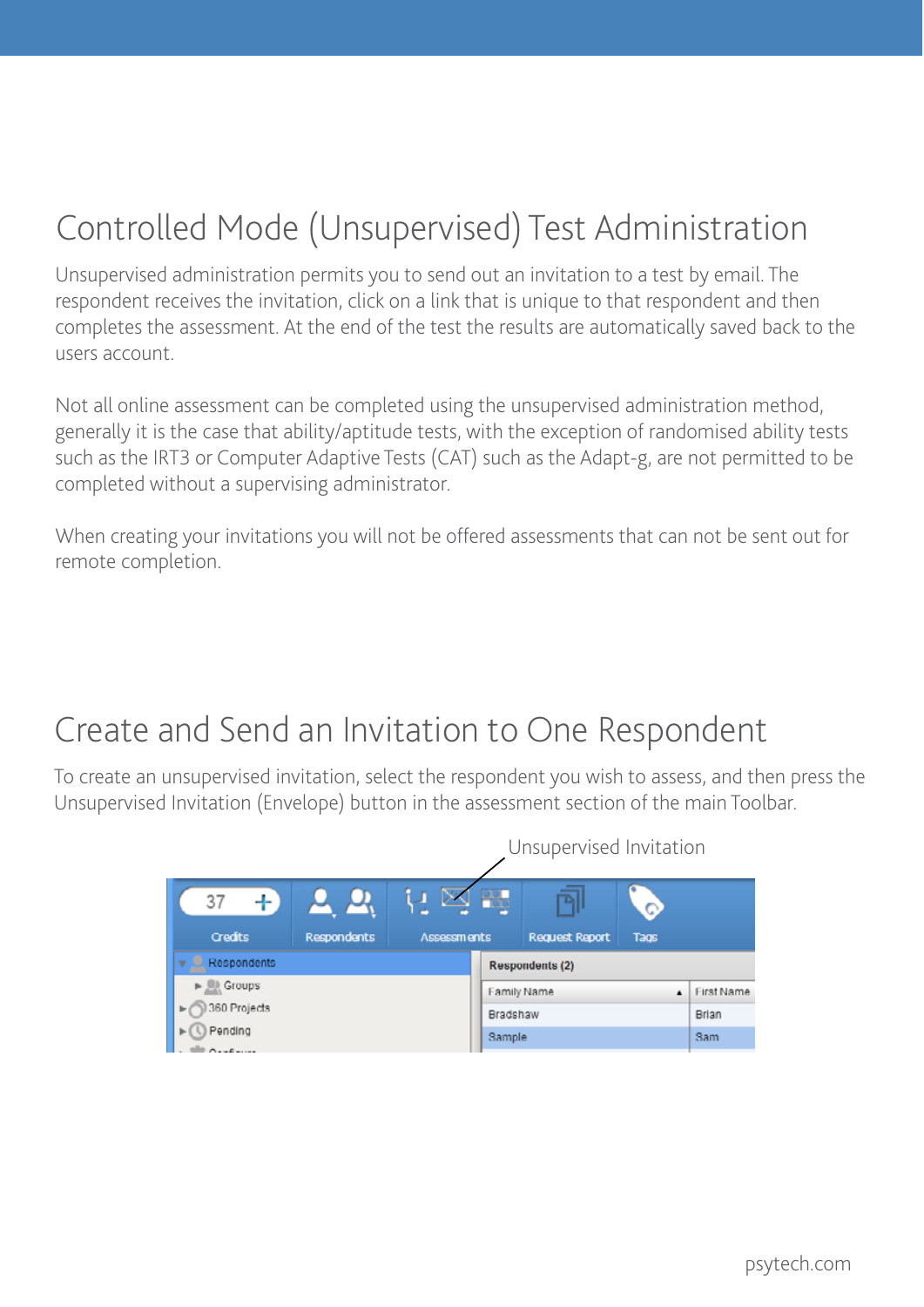| 2. Belleville<br><b>Genesys Online</b>                      | 1 IN PUTATRE IN SULVIVIER EVERYTH JOURN            |
|-------------------------------------------------------------|----------------------------------------------------|
| ◯ Solutions<br>⊙ Questionnaire/Battery<br>?<br>$15FQ+$<br>۰ | Email Subject<br>**Default<br>۰                    |
| Language<br>English<br>۰                                    | <b>Email Body</b><br>**Default<br>۰                |
| Expiry Date:<br>m<br>05/05/2013                             | <b>Welcome Text</b><br>**Default<br>$\blacksquare$ |
|                                                             |                                                    |

A new window will appear allowing you to specify which assessment you wish to send, the language you wish it to be administered in, the expiry date of the invitation and will also allow you to specify any custom build templates to append to the invitation email as the email subject or main body.

Default emails consist of two main parts.

#### The Email Body

This part of the email is use to greet the respondent and provide basic information about the assessment process with some basic useful information for them to follow.

This part of the email can be replaced by a custom email body template that can be created separately in the Configuration section of the navigation tree menu.

#### The Standard Login Information

Every invitation requires login information to enable the respondent to access the assessment. This consists of one link that will proved direct access to the assessment, and an alternative method in case the first link fails, or has been broken by email scanners.

This part of the email is fixed, and cannot be replaced with a custom template.

When you have filled in all the details you wish to use, click on the forward arrow.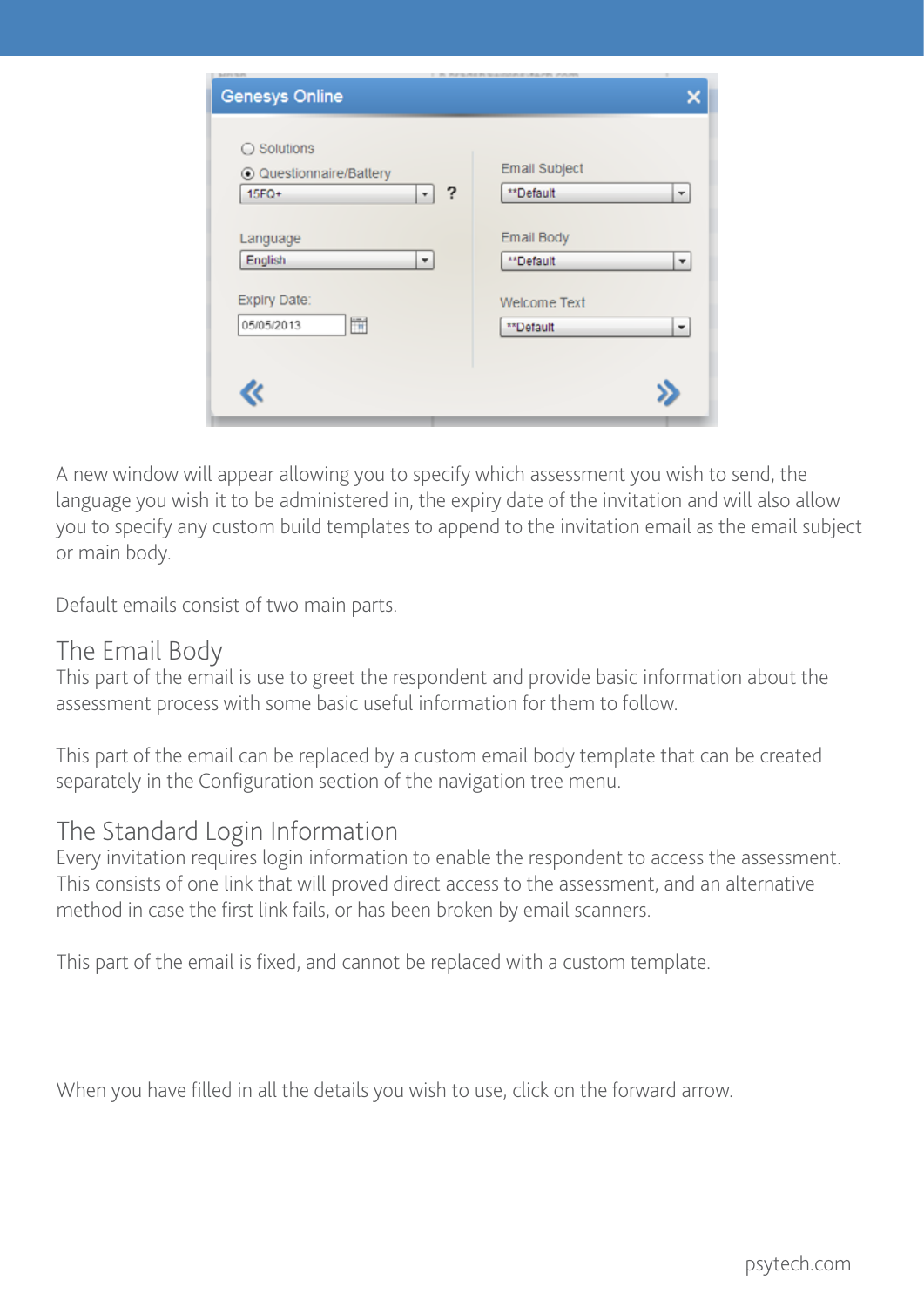| Drian                                                                                                  | h kendaksusfikandada sam            |
|--------------------------------------------------------------------------------------------------------|-------------------------------------|
| <b>Genesys Online</b>                                                                                  |                                     |
| Launch Date:<br>$\odot$ Immediate<br>$\circ$<br>m<br><b>Hours (24)</b><br>$\frac{a}{\tau}$<br>$\theta$ | Reminders<br>Frequency<br>None<br>۰ |
| <b>Minutes</b><br>$\frac{1}{\pi}$<br>$\mathbf{0}$                                                      |                                     |

The final screen of the invitation wizard will allow you to specify:

#### Launch Date

This section allows you to specify the time and date when the first invitation will be sent. This section default to sending invitations immediately, however if you wish to schedule your invitations to start at a later date, select the clear radio button underneath "Immediate" then specify a date to launch, and a time in hours and minutes.

#### Reminders

This section will allow you to authorise Psytech GeneSys to automatically send a reminder invitation to the specified respondent if they have not completed the assessment. Reminders can be set to send every x days after the initial invitation, where x I the value selected from the drop down menu.

Once all sections are complete press the tick.

You will now be redirected to the Pending Invitations screen where you can see a summary of your invitations.

You can return to this screen at any time to check on the progress of you invitations.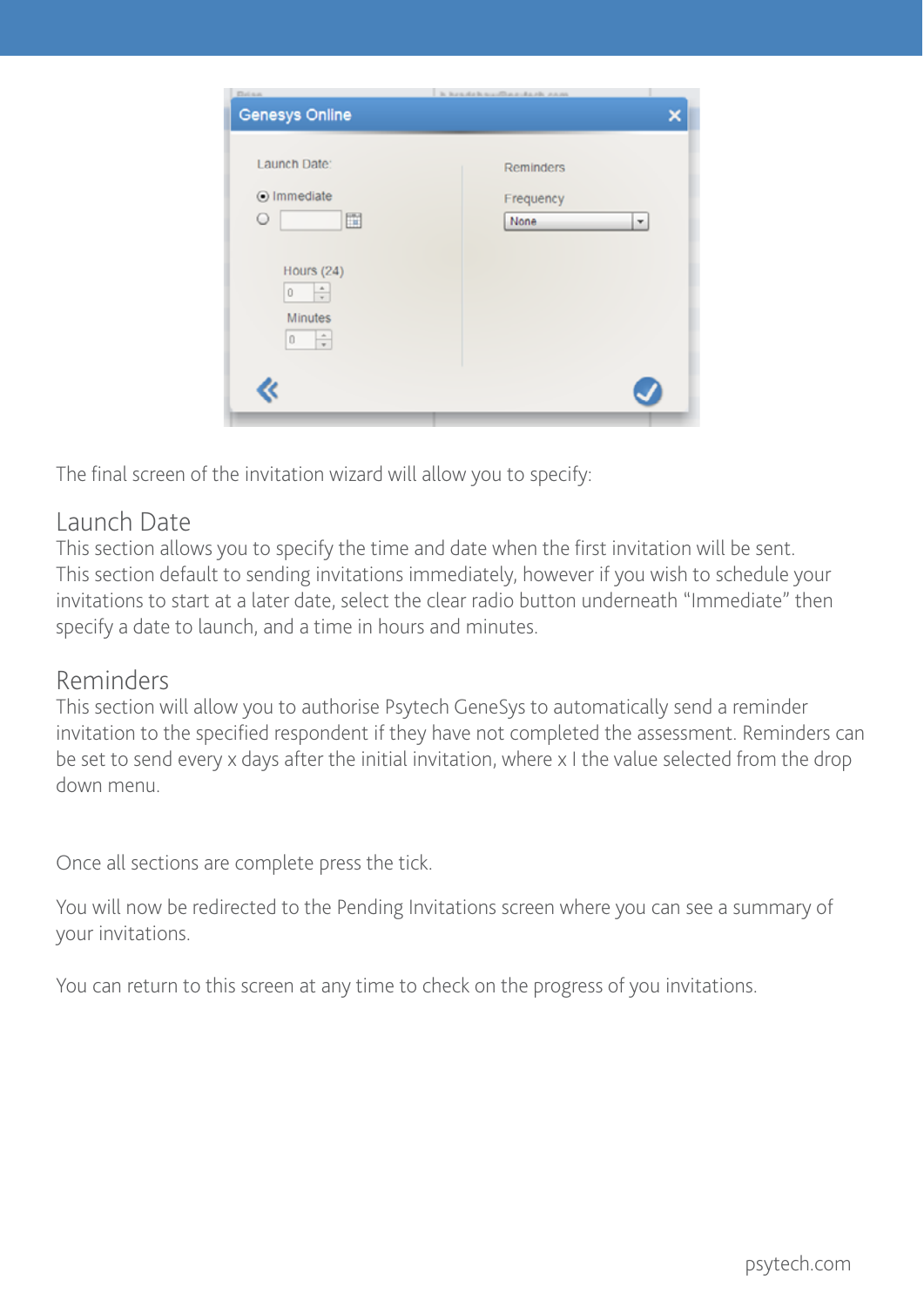## Create and Send an Invitations to Multiple Respondents



Use a filter, or select respondents from a group. Select all respondents so that they turn blue. To do this select the first respondent normally, then press the Shift key on the keyboard, and then press the last respondent in the list.

Once selected press the same unsupervised email button in the main toolbar.

| <b>Genesys Online</b> |                                |                        |
|-----------------------|--------------------------------|------------------------|
| Respondents To Invite |                                |                        |
| Family Name           | First Name<br>$\blacktriangle$ | Email                  |
| Bradshaw              | Brian                          | b.bradshaw@psytech.com |
| Sample                | Sam                            | s.sample@psytech.com   |
|                       |                                |                        |
|                       |                                |                        |
|                       |                                |                        |
|                       |                                |                        |
|                       |                                |                        |
|                       |                                |                        |
|                       |                                |                        |

As you are sending to multiple respondents, you will first be presented with a summary screen of the respondents you are about to send to. If you find respondents that should not be in the list you can drag and drop them outside the wizard and they will be removed.

Click the forward arrow when you are happy that the correct respondents are listed.

Now complete the wizard as per the instructions for administering to one respondent.